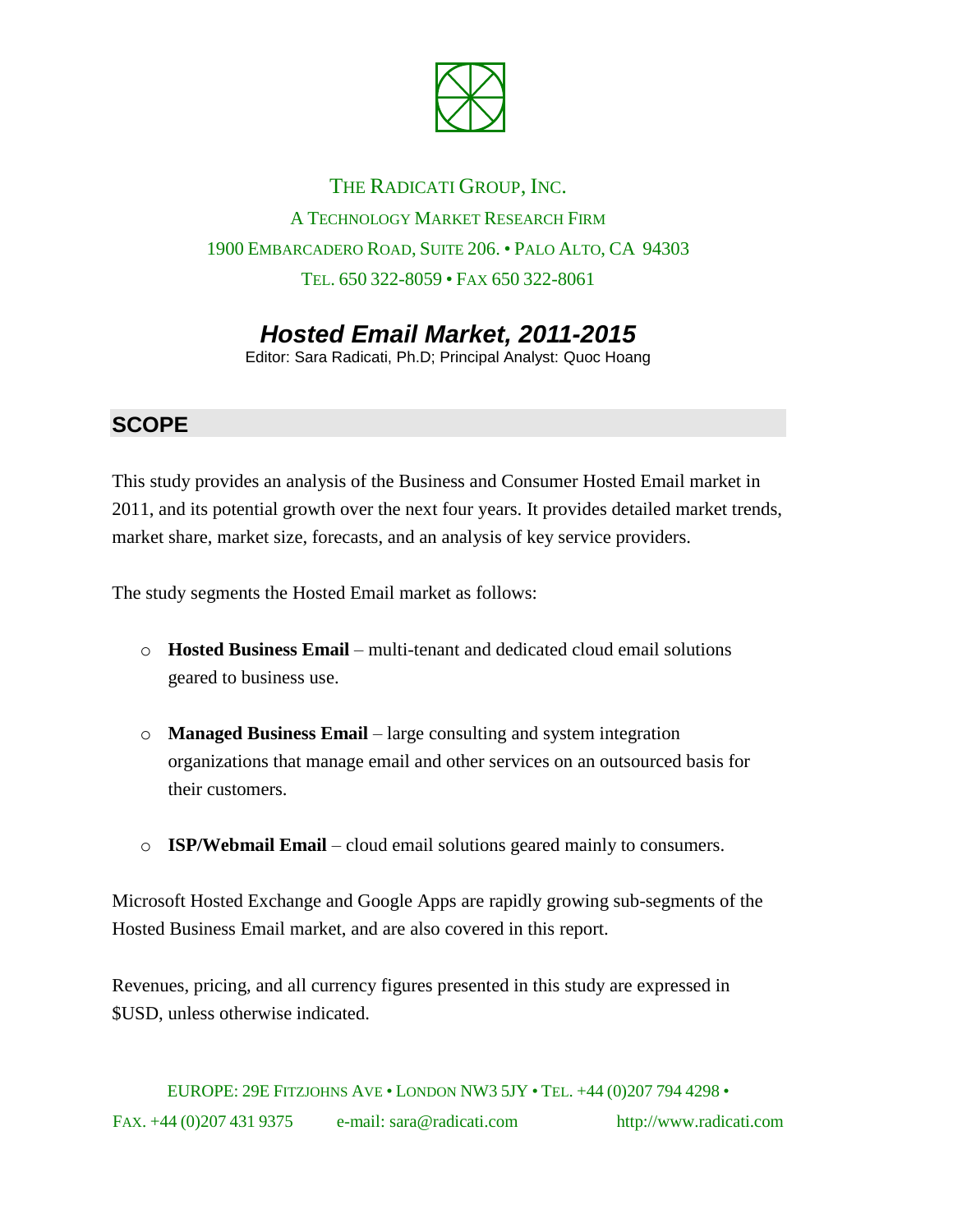All market numbers represent worldwide figures, unless otherwise indicated.

Installed base mailbox figures represent *active* mailboxes, which we define as mailboxes that are used at least once every three months. Email aliases are not counted as a separate unit.

### **METHODOLOGY**

The information and analysis in this report is based on primary research conducted by The Radicati Group, Inc. It consists of information collected from hosting providers and users within global corporations via interviews and surveys.

Secondary research sources have also been used, where appropriate, to cross-check the information collected. These include company annual reports and market size information from various market segments of the computer industry.

### **EXECUTIVE SUMMARY**

- Over the past year, the demographics of organizations looking to migrate to cloud-based email services has evolved dramatically. Where in the past SOHOs and SMBs were the main adopters of hosted email solutions, now mid-market and larger organizations are also warming up to the cloud.
- Customers, today, however are looking to outsource more than just email. Many hosted business email providers are meeting these expectations by broadening their range of services. Most hosting providers now offer a broad range of email add-ons, such as email security, email encryption, email archiving, instant messaging (IM), wireless email management, Microsoft SharePoint, and in some cases entire web-based office productivity suites.
- This report categorizes the Hosted Email market according to three key segments: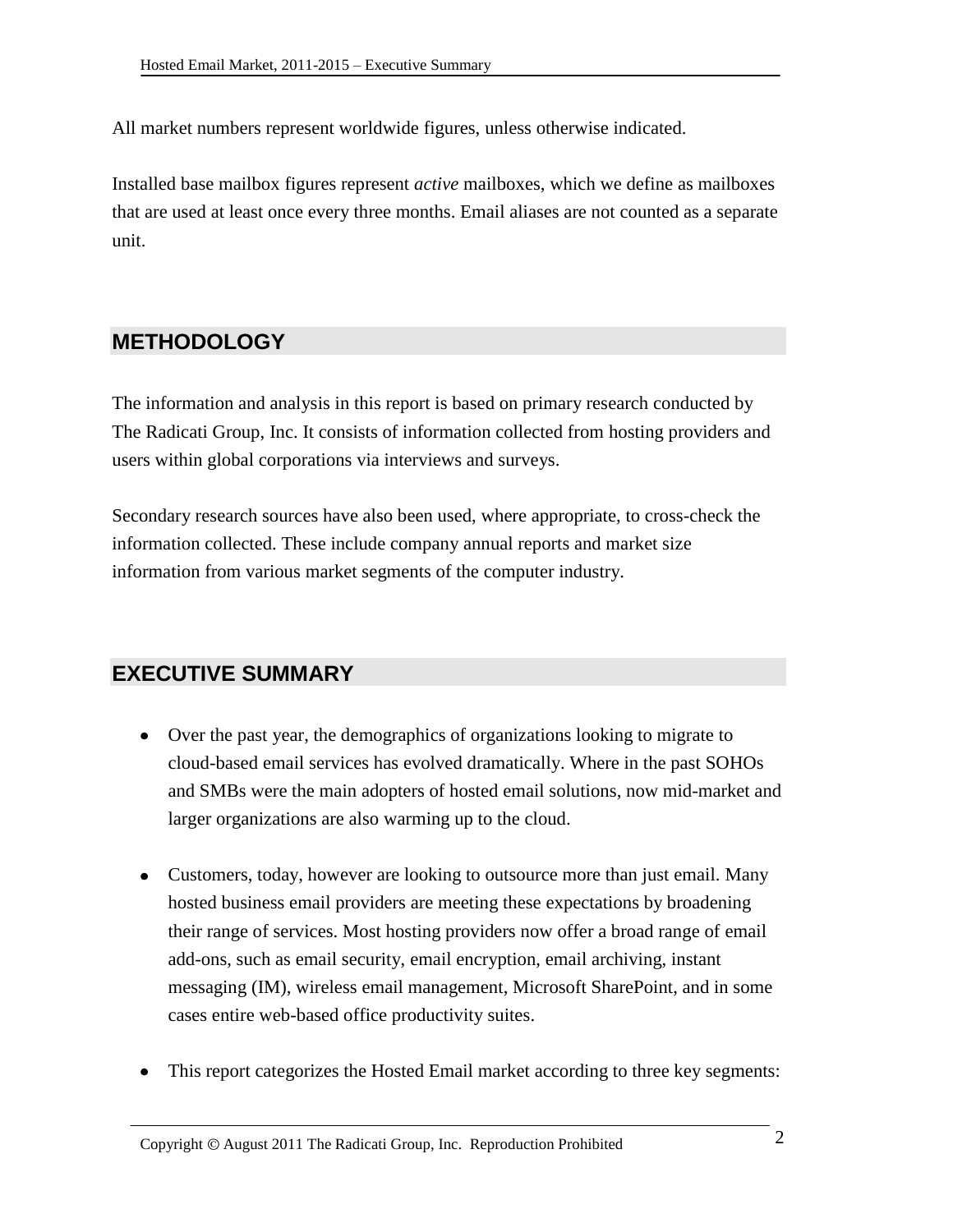- o **Hosted Business Email:** Multi-tenant and dedicated cloud email solutions geared to business use. Leading Hosted Business Email providers include: *Apptix, AppRiver, Ceryx, Google, IBM, Intermedia, Microsoft, NaviSite, Rackspace, USA.NET,* and others.
- o **Managed Business Email:** Large consulting and system integration organizations that manage email and other services on an outsourced basis for their customers. Leading Managed Business Email players include: *Accenture, Hewlett-Packard (HP), IBM Global Services*, and others.
- o **ISP/Webmail Email:** Cloud email solutions geared mainly to consumers. Leading ISP/Webmail services include: *AOL, Deutsche Telkom, Google, NetEase.com, NTT Communications, Microsoft, Sina, Sohu, Tencent, United Internet, Yahoo!,* and many others.
- Today, the Hosted Email market is still made up mostly of relatively small, regional or industry-specific POP/IMAP hosting providers. However, in recent years, there has been a shift away from these POP/IMAP solutions to enterprisegrade offerings from Google and Microsoft. These enterprise-grade offerings from Google and Microsoft do not just include email, but are full-featured collaboration suites that also include hosted services for document management, team collaboration, instant messaging (IM), web conferencing, and office productivity tools.
	- o Google has been very successfully with its Google Apps solution first introduced in 2006. Google continues to expand the reach of its Google Apps platform by appealing to customers on a worldwide basis. The company is also finding some initial success with local, state, and federal government agencies in the United States with its Google Apps for Government edition, which offers enhanced security features to meet the requirements of government agencies.
	- o Microsoft is present in this market in two ways:
		- *Direct -* Since 2008, Microsoft has been offering its own Microsoft Hosted Exchange solution called Microsoft Exchange Online, as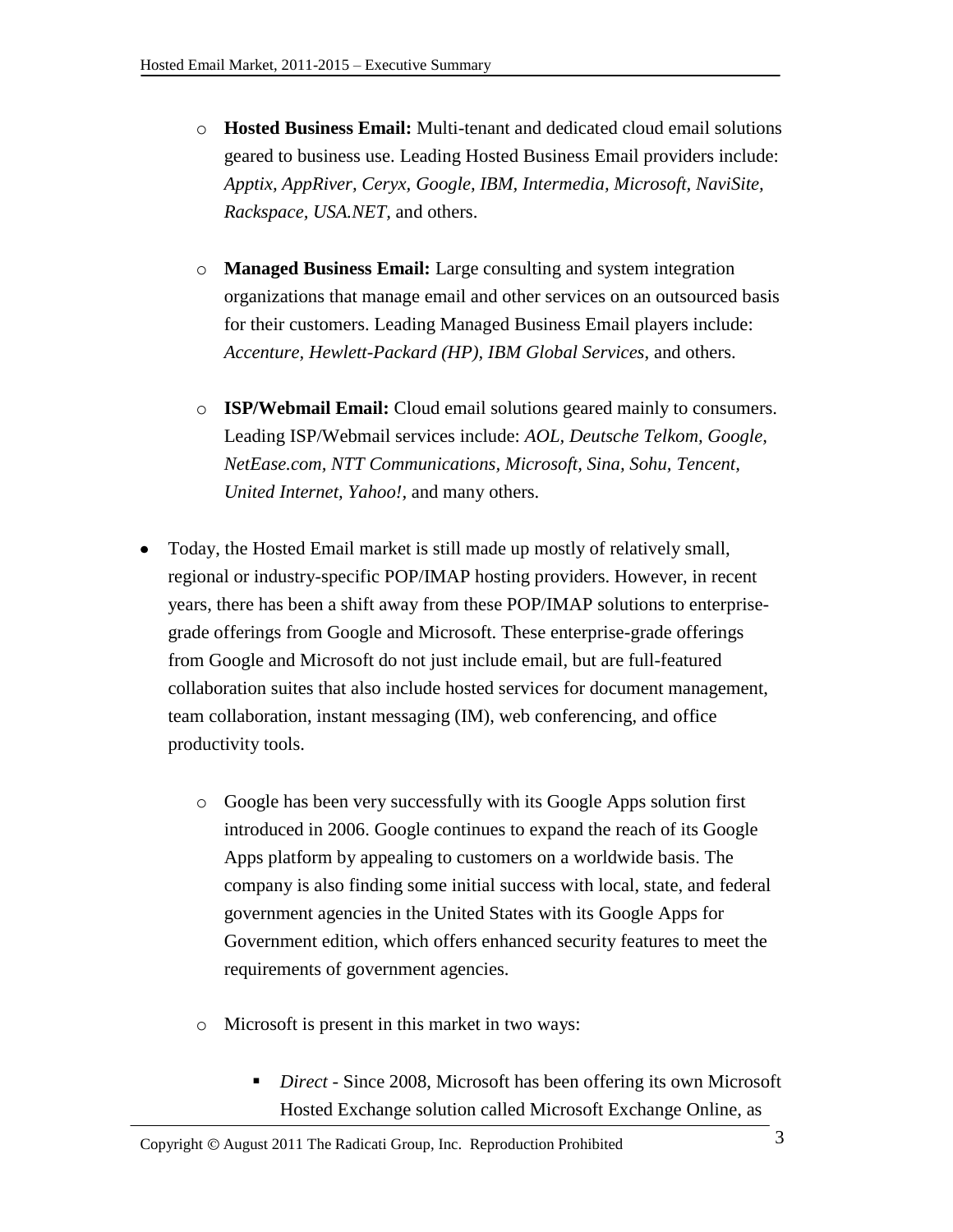part of Microsoft's cloud-based messaging and collaboration suite called Microsoft Business Productivity Online Suite (BPOS). In June 2011, Microsoft Business Productivity Online Suite (BPOS) was replaced with Microsoft Office 365, which includes an updated version of Microsoft Exchange Online.

- *Through Partners -* Microsoft has also built an extensive network of hosting providers and reselling partners worldwide, many of which, over the past year, have started offering hosted services based on Microsoft Hosted Exchange Server 2010.
- Contrary to the claim that email is dead, consumer demand for ISP/Webmail continues to grow. However, it is no longer the primary way for consumers to communicate over the Internet. New technologies, such as blogs, instant messaging (IM), social networking sites, and SMS text messages are increasingly becoming popular in addition to email. These services have worked to both complement and replace email usage.
	- o With the explosion of social network usage, many ISP/Webmail providers are tightening the integration between their webmail clients and popular social networks, such as Facebook and Twitter. Within their webmail client, users can now view their friend's activities, update their own status, as well as connect with their social networking friends.
	- o The greater penetration of mobile devices based on Apple iOS and Android has also made mobility a key "must have" feature. Popular ISP/Webmail providers, such as Gmail, Windows Live Hotmail, and Yahoo! Mail offer robust web pages designed for mobile browsers, as well as powerful mobile applications that synchronize email messages, contacts, and calendars.